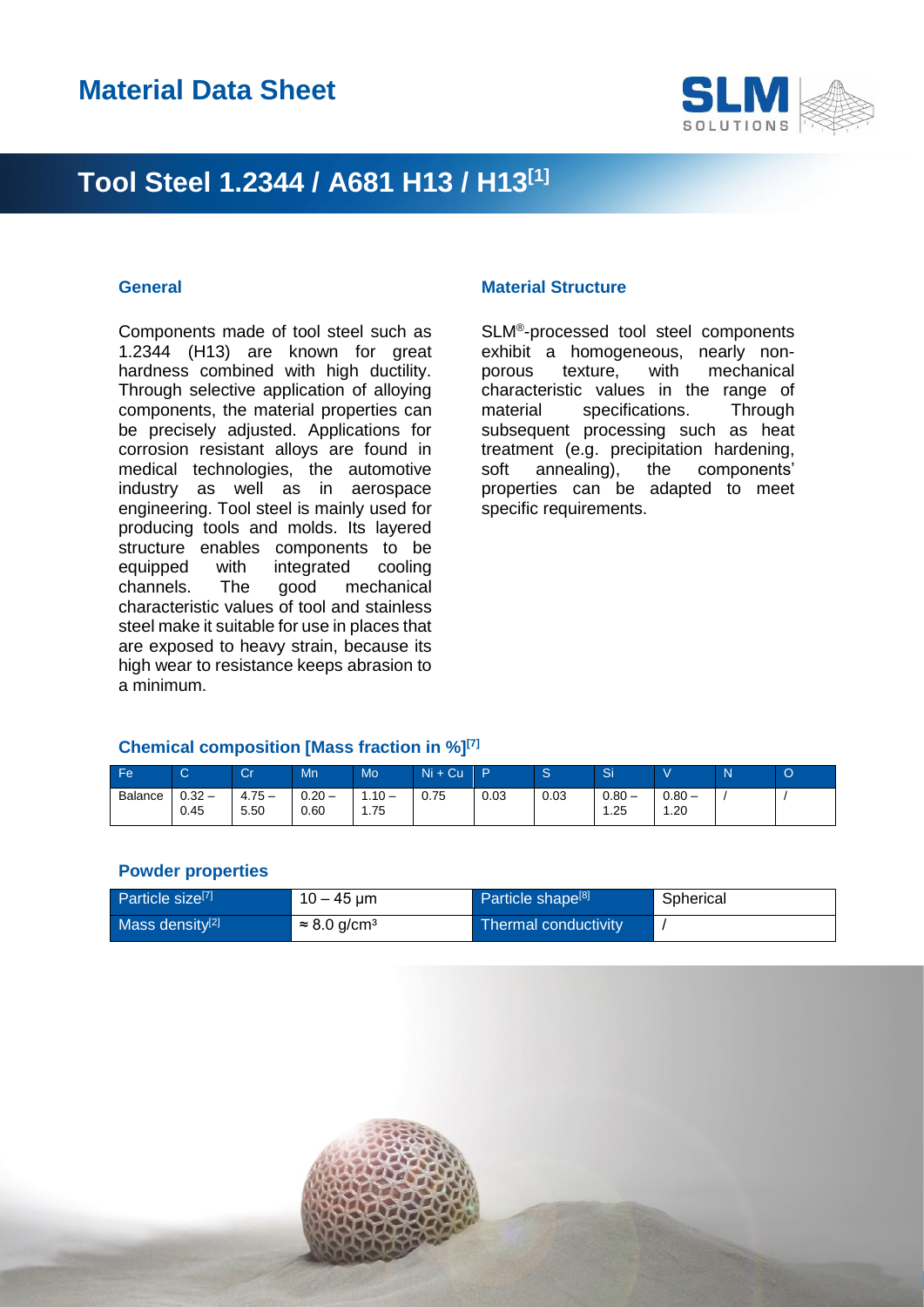

# **Tool Steel 1.2344 / A681 H13 / H13[1]**

| Layer thickness 30 um <sup>[3]</sup> |                      | As-built              | Heat-treated <sup>[12]</sup> |  |  |
|--------------------------------------|----------------------|-----------------------|------------------------------|--|--|
| Build-up rate [10]                   | [cm <sup>3</sup> /h] | $10.4 \text{ cm}^3/h$ |                              |  |  |
| Component density[11]                | [%]                  | $\approx 99.5 \%$     |                              |  |  |

| Tensile test <sup>[9]</sup> |                |                  |                | M                        | SD                       | M              | SD             |
|-----------------------------|----------------|------------------|----------------|--------------------------|--------------------------|----------------|----------------|
| Tensile strength            | $R_m$          | [MPa]            | H              | 1244                     | 106                      | 1719           | 239            |
|                             |                |                  | $\vee$         | 1360                     | 86                       | 1720           | 99             |
| Offset yield strength       | $R_{p0,2}$     | [MPa]            | H              | 987                      | 39                       | 1528           | 32             |
|                             |                |                  | $\vee$         | ٠                        |                          | ٠              |                |
| Elongation at break         | A              | $\overline{[%]}$ | $\overline{H}$ | $\overline{2}$           | $\overline{2}$           | $\overline{4}$ | 2              |
|                             |                |                  | $\vee$         | $\mathbf{1}$             | $\overline{2}$           | $\overline{9}$ | $\overline{2}$ |
| Reduction of area           | $\overline{Z}$ | [%]              | $\overline{H}$ |                          |                          | 14             | $\overline{5}$ |
|                             |                |                  | $\vee$         | $\overline{\phantom{0}}$ | $\overline{\phantom{a}}$ | 16             | 5              |
| Young's modulus             | E              | [GPa]            | $\overline{H}$ | 203                      | 23                       |                |                |
|                             |                |                  | $\vee$         | ٠                        |                          |                |                |